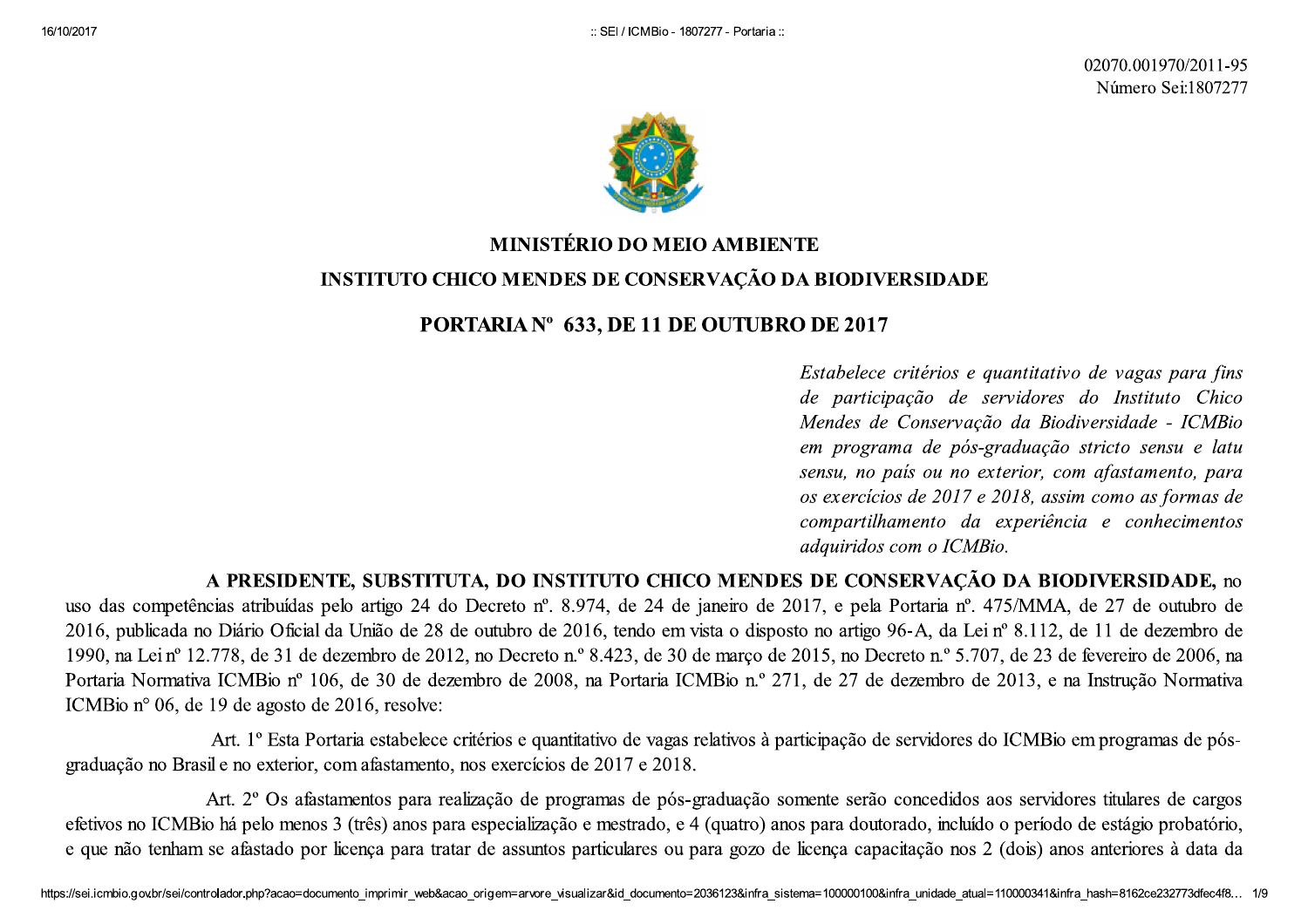16/10/2017<br>solicitação de a<br>efetivo no ICM<br>particulares ou 16/10/2017<br>solicitação de afa<br>efetivo no ICMB<br>particulares ou pa 16/10/2017<br>
solicitação de afastamento.<br>
Art. 3º Os afastamentos para realização de programas de pós-douto<br>
efetivo no ICMBio há pelo menos 4 (quatro) anos, incluído o período de estágio probatóri<br>
particulares ou para goz EDITICMBIO - 1807277 - Prospective de programas de pós-doutor<br>Lo o período de estágio probatório<br>quatro) anos anteriores à data da ELI/ICMBio - 1807277 - Por:<br>
sel/ICMBio - 1807277 - Por<br>
dio de programas de pós-doutora<br>
dio o período de estágio probatório<br>
quatro) anos anteriores à data da s EDITEMBIO - 1807277 - Portaria ::<br>
o de programas de pós-doutorado somente serão co<br>
o período de estágio probatório, e que não tenham s<br>
uatro) anos anteriores à data da solicitação de afastan

war;<br>solaristic constraints and the state of the state of the state of the state of the constraint of the state of the state of the state of the state of the state of the state of the state of the state of the state of t

de Capacitação<br>Conservação de<br>qualquer tempo e<br>https://sei.icmbio.gov.br/sei/co de Capacitação ta<br>Conservação de l<br>qualquer tempo e<br>https://sei.icmbio.gov.br/sei/co de Capacitação também será<br>Conservação de lotação do s<br>Parágrafo<br>qualquer tempo e não serão c<br>https://sei.icmbio.gov.br/sei/controlador.php?aca de Capacitação também será a<br>Conservação de lotação do serv<br>Parágrafo ún<br>qualquer tempo e não serão con<br>https://sei.icmbio.gov.br/sei/controlador.php?acao=o de Capacitação também será a instância deliberativa, observada a manifestação da chefia imediata, da Coordenação Regional à qual se vincula a Unidade de<br>Conservação de lotação do servidor, se for o caso, da Coordenação Ger a Unidade de<br>Capacitação a<br>2ce232773dfec4f8... 2/9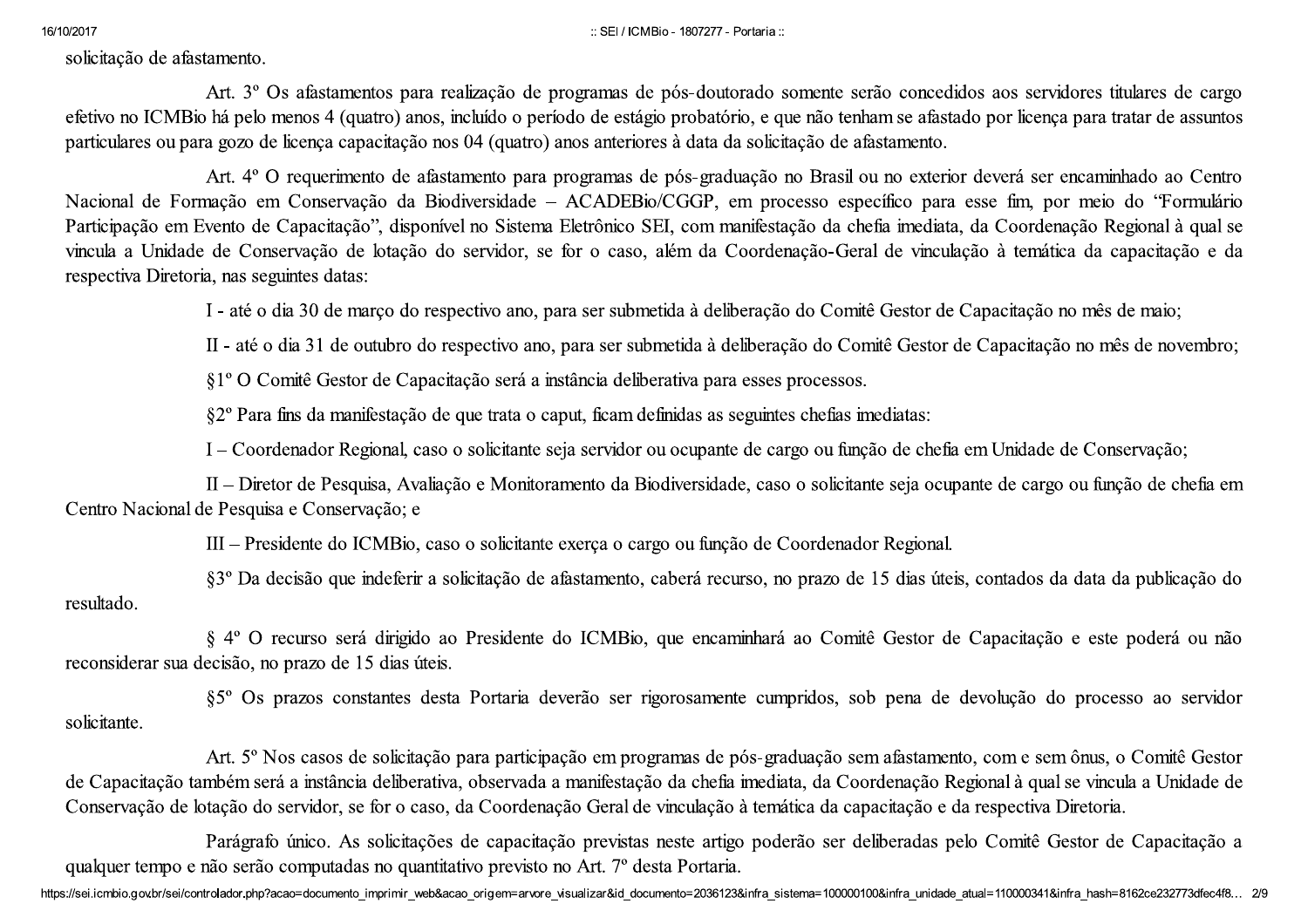16/10/2017<br>afastamentos p<br>situações não p 16/10/2017<br>afastamentos pre<br>situações não pre 16/10/2017<br>
Art. 6°. O Comitê Gestor de Capacitação reunir-se-á 02 (duas) vezes<br>
afastamentos previstos nesta Portaria, com quórum mínimo de 2/3 (dois terços) dos memb<br>
Parágrafo único. Excepcionalmente, poderá ser convoca ELI/ICMBio - 1807277 - Propis de 2/3 (dois terços)<br>de 2/3 (dois terços) dos membroderá ser convocada reunião extra<br>terços) dos membros.  $3.5E1/10MB$ io - 1807277 - Por<br>
1930 reunir-se-á 02 (duas) vezes<br>
1930 de 2/3 (dois terços) dos membro<br>
1941 derá ser convocada reunião extra<br>
1941 terços) dos membros. :: SEI/ICMBio - 1807277 - Portaria ::<br>cão reunir-se-á 02 (duas) vezes ao ano, nos meses d<br>de 2/3 (dois terços) dos membros.<br>lerá ser convocada reunião extraordinária do Comitê<br>erços) dos membros.

6027<br>
All C. O Comid Generals de Septembe contra de la propiesa con estado comisión de la constitución de la constitución de la constitución de la constitución de la constitución de la constitución de la constitución de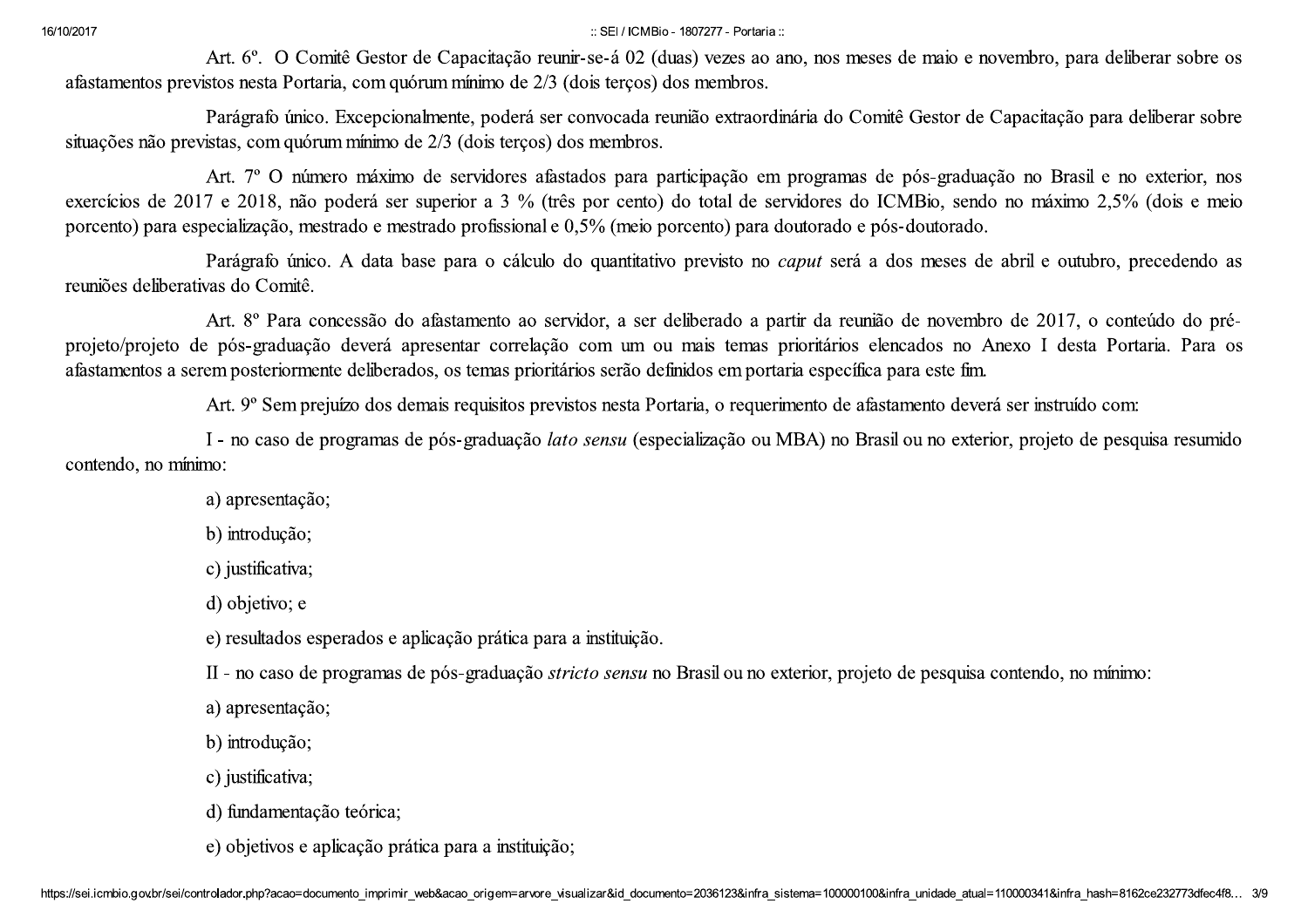16/10/2017<br>
f) referencial metodológico;<br>
g) resultados esperados; e<br>
h) referências bibliográficas.  $\therefore \text{SE1} / \text{ICMBio - 1807277 - PC}$  $\therefore \text{SEI} / \text{ICMBio - 1807277 - Por}$  $\therefore$  SEI / ICMBio - 1807277 - Portaria  $\therefore$ <br>

6-2672<br>
2) socialized a considerability considerations of the consideration of the matrix of the socialized and<br>
2) socialized a specific result of the system of the system of the constraints in the system of the system

não poderá partic<br>antecedência de<br>https://sei.icmbio.gov.br/sei/co não poderá partic<br>antecedência de 6<br>https://sei.icmbio.gov.br/sei/co não poderá participar de outr<br>Art. 14.<br>antecedência de 60 (sessenta)<br>https://sei.icmbio.gov.br/sei/controlador.php?aca não poderá participar de outro e<br>Art. 14. Ca<br>antecedência de 60 (sessenta) d<br>https://sei.icmbio.gov.br/sei/controlador.php?acao=e não poderá participar de outro evento de capacitação até o programa em curso ser concluído.<br>Art. 14. Caso pretenda solicitar prorrogação do afastamento, o servidor deverá encaminhar requerimento à ACADEBio, com<br>antecedênci .<br>NDEBio, com<br>2ce232773dfec4f8... 4/9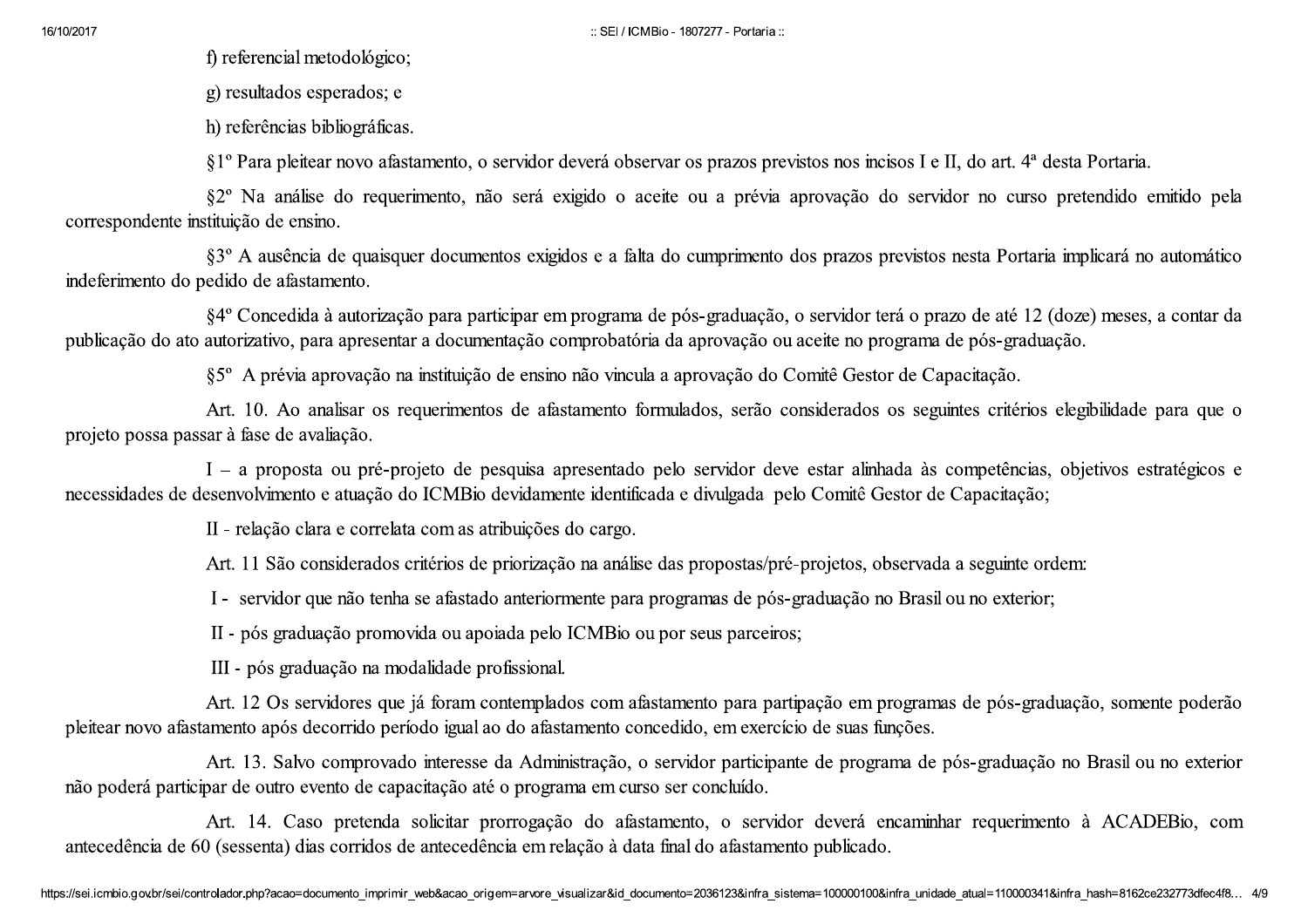:: SEI / ICMBio - 1807277 - Portaria::

§1<sup>°</sup> O requerimento de prorrogação deverá ser devidamente justificado e instruído com:

I - manifestação da Chefia, da Coordenação Regional e da Diretoria envolvida;

II - formulário intitulado "Prorrogação de Afastamento Pós-graduação", disponível no Sistema Eletrônico SEI;

III - documento do orientador justificando a necessidade de prorrogação; e

IV - cronograma das atividades a serem desenvolvidas durante a prorrogação.

§2° O prazo total de afastamento, nele incluído o período correspondente à prorrogação, não poderá ultrapassar os seguintes limites, estabelecidos no art. 9º, parágrafo único, do Decreto nº 5.707/2006:

I - até vinte e quatro meses, para mestrado;

II - até quarenta e oito meses, para doutorado;

III - até doze meses, para pós-doutorado ou especialização; e

IV - até seis meses, para estágio.

Art. 15. Compete ao servidor afastado anexar, anualmente, ao mesmo processo eletrônico que concentra os atos relativos ao seu afastamento, o "Relatório Anual de Acompanhamento do Desenvolvimento", conforme modelo disponível no Sistema Eletrônico SEI.

§1º O servidor que não enviar o Relatório Anual de Acompanhamento do Desenvolvimento poderá ter o afastamento interrompido.

Art. 16. Caso haja necessidade de alterações na proposta de pesquisa, o servidor deverá encaminhar nova proposta e justificativa no prazo máximo de 30 (trinta) dias corridos, a contar da alteração, ao Comitê Gestor de Capacitação que deliberará sobre a nova proposta, sob pena de ter o afastamento interrompido e ter que ressarcir à Administração, se for o caso.

§1<sup>°</sup> Na hipótese de alterações não serem aprovadas, o servidor terá prazo de 1 (um) mês para enviar o Relatório Anual de Acompanhamento do Desenvolvimento à CGGP, demonstrando a manutenção e o andamento do projeto de pesquisa.

Art. 17. Após o retorno ao serviço, o servidor deverá inserir no processo eletrônico de afastamento:

I - imediatamente, comunicado da chefia informando à CGGP o retorno às atividades laborais;

II - em até 7 (sete) dias, o "Formulário de Avaliação de Reação", disponível no Sistema Eletrônico SEI;

III - em até um mês :

a) cópia da tese, dissertação ou monografia, para disponibilização no Ambiente Virtual de Aprendizagem - AVA ICMBio;

b) declaração da Instituição de ensino quanto à conclusão e aprovação do servidor no curso; e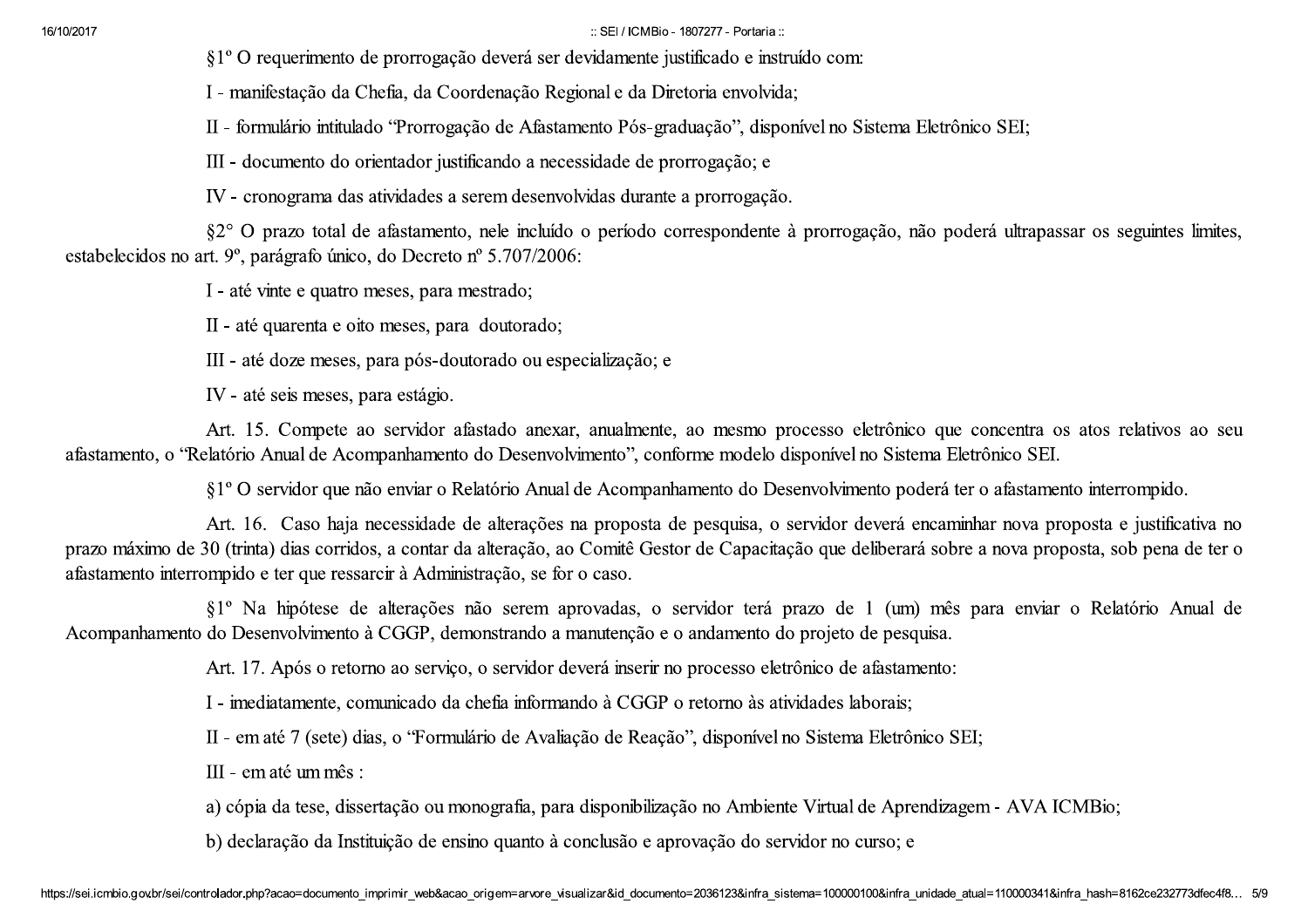:: SEI / ICMBio - 1807277 - Portaria ::

IV - cópia do diploma, tão logo lhe seja entregue pela Instituição de ensino.

Art. 18. O servidor que não comparecer ao evento de capacitação depois de autorizado, for desligado por insuficiência acadêmica, abandono de curso, trancamento de matrícula, frequência inferior à estabelecida pela instituição de ensino, que não obtenha o título ou grau que justificou seu afastamento no período previsto ou que não cumpriu com as obrigações estabelecidas nesta Portaria, salvo na hipótese comprovada de força maior ou de caso fortuito, estará sujeito às seguintes medidas:

a) impedimento de participar de programa de pós-graduação no Brasil e no exterior, pelos próximos 3 (três) anos; e

b) ressarcimento ao ICMBio, na forma do art. 46 da Lei nº 8.112/1990, da remuneração recebida no período do afastamento.

Art. 19. Caso o servidor venha a solicitar exoneração do cargo ou aposentadoria, antes de cumprido o período de permanência previsto no Art. 19, deverá ressarcir o ICMBio dos gastos efetuados para o seu aperfeicoamento, na forma do art. 47 da Lei nº 8.112/1990.

Art. 20. Os prazos previstos nesta Portaria serão contados a partir do envio do processo, com sua instrução completa, à ACADEBio, por mejo do Sistema Eletrônico SEL

Art. 21. O período de afastamento do servidor para participar de programa de pós-graduação no Brasil e no exterior é considerado como de efetivo exercício.

Art. 22. Até o prazo de 31 de dezembro de 2018, o Comitê Gestor de Capacitação deverá definir as diretrizes para o biênio subsequente.

Art. 23. Os casos omissos serão resolvidos pelo Comitê Gestor de Capacitação.

Art. 24. Fica revogada a Portaria ICMBio nº 160, de 10 de abril de 2015.

Art. 25. Esta Portaria entra em vigor na data de sua publicação.

## **SILVANA CANUTO MEDEIROS**

## **ANEXOI**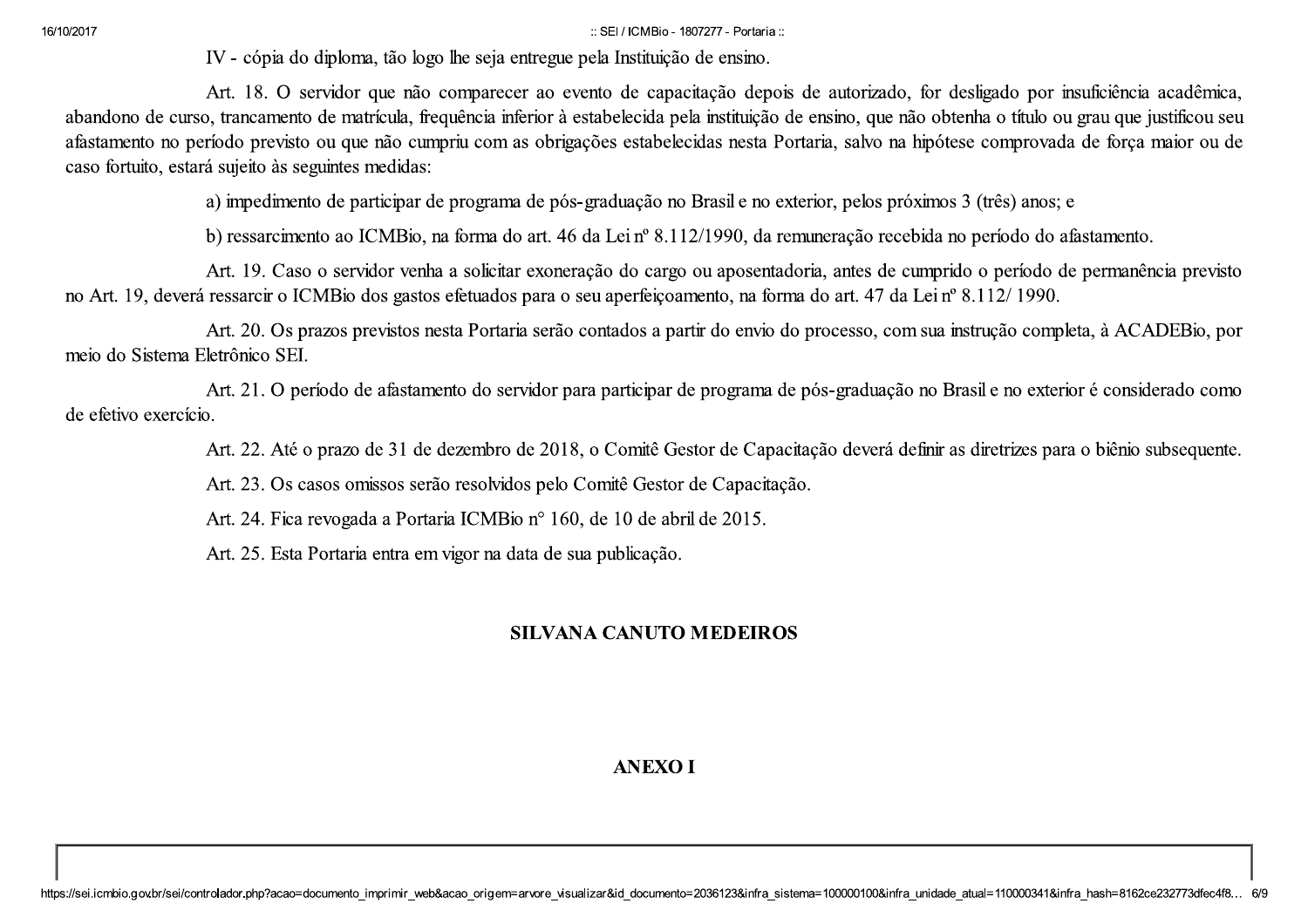| 16/10/2017<br><b>DIPLAN</b> | :: SEI / ICMBio - 1807277 - Portaria ::                                                                                        |
|-----------------------------|--------------------------------------------------------------------------------------------------------------------------------|
|                             | Modernização da gestão pública com foco no Marco Regulatório das Organizações da Sociedade Civil - MROSC                       |
|                             | Modelos inovadores de licitação e contratos                                                                                    |
|                             | Segurança e Qualidade de Vida no trabalho                                                                                      |
| <b>DIBIO</b>                |                                                                                                                                |
|                             | Manejo da biodiversidade em unidades de conservação e para melhoria do estado de conservação de espécies ameaçadas             |
|                             | Elaboração, monitoramento e análise de estratégias para a conservação e uso da biodiversidade                                  |
|                             | Planejamento territorial voltado à conservação da biodiversidade                                                               |
| <b>DIMAN</b>                |                                                                                                                                |
|                             | Gestão territorial como estratégia de conservação e desenvolvimento sustentável                                                |
|                             | Pesquisa e monitoramento do manejo integrado do fogo                                                                           |
|                             | Uso público e negócios em unidades de consevação com ênfase nos impactos econômicos e sociais da visitação em áreas protegidas |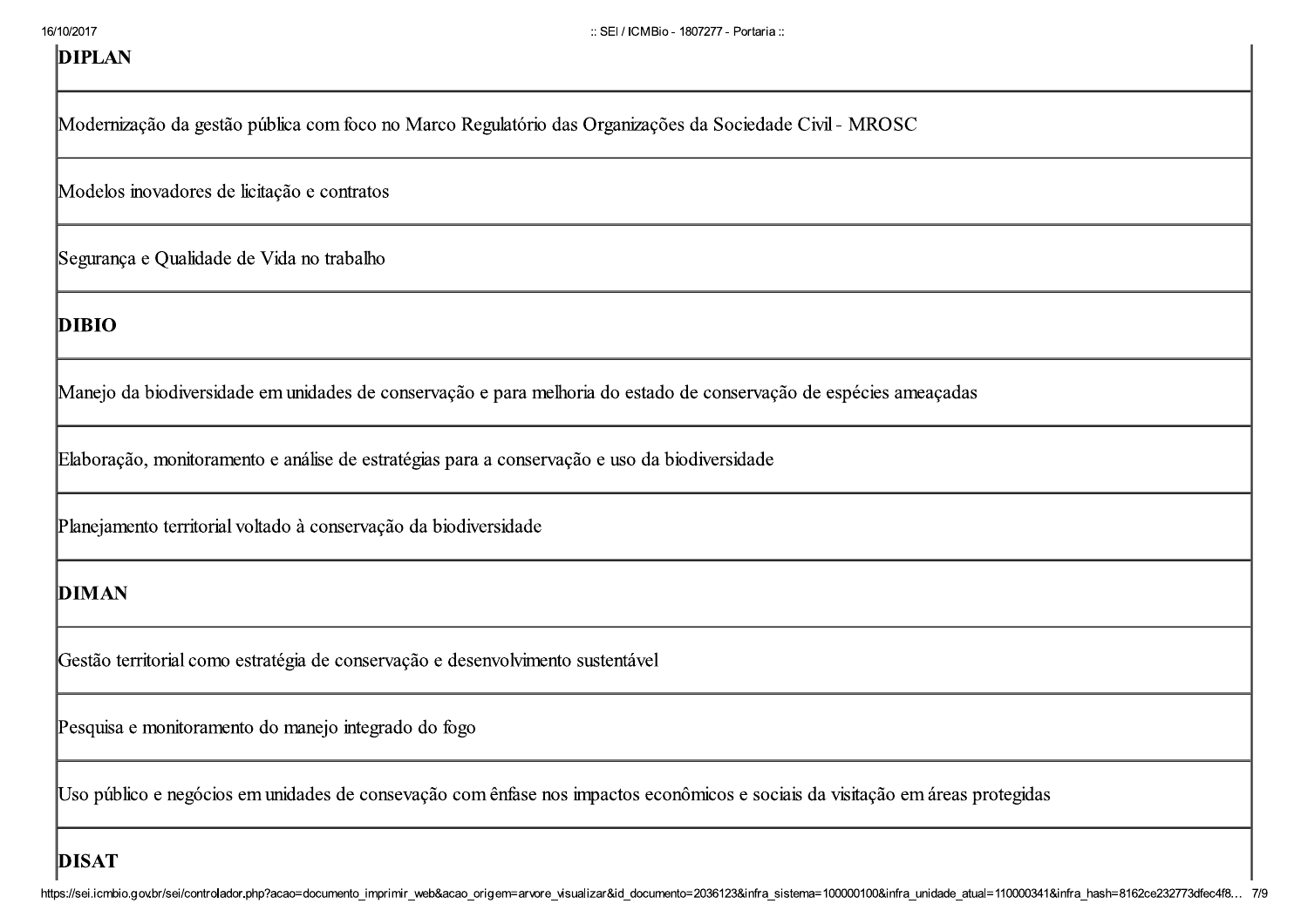16/10/2017<br>Pesquisa e moni<br>gestão do territó 16/10/2017<br>Pesquisa e monito<br>gestão do territóri 16/10/2017<br>
Esquisa e monitoramento da participação social na conservação da biodiversidade com ên<br>
gestão do território ED / ICMBio - 1807277 - Production de la biodiversidade com <mark>ênf</mark>ration de la biodiversidade com <mark>ênfration de la biodiversidade com ênfration de la biodiversidade com ênfration de la biodiversidade com en la biodiversidad</mark> ED MEDIO - 1807277 - Portugal<br>Vação da biodiversidade com ênfa :: SEI / ICMBio - 1807277 - Portaria ::<br>ação da biodiversidade com ênfase em estratégias de

essaria<br>
response e monitos menos da participação social na conservação da brativersidade com énfore em estantegias de modiação lo comflios socioambremais e<br>
sessão da territória<br>
Inclusão social e produíbia como estrutogi